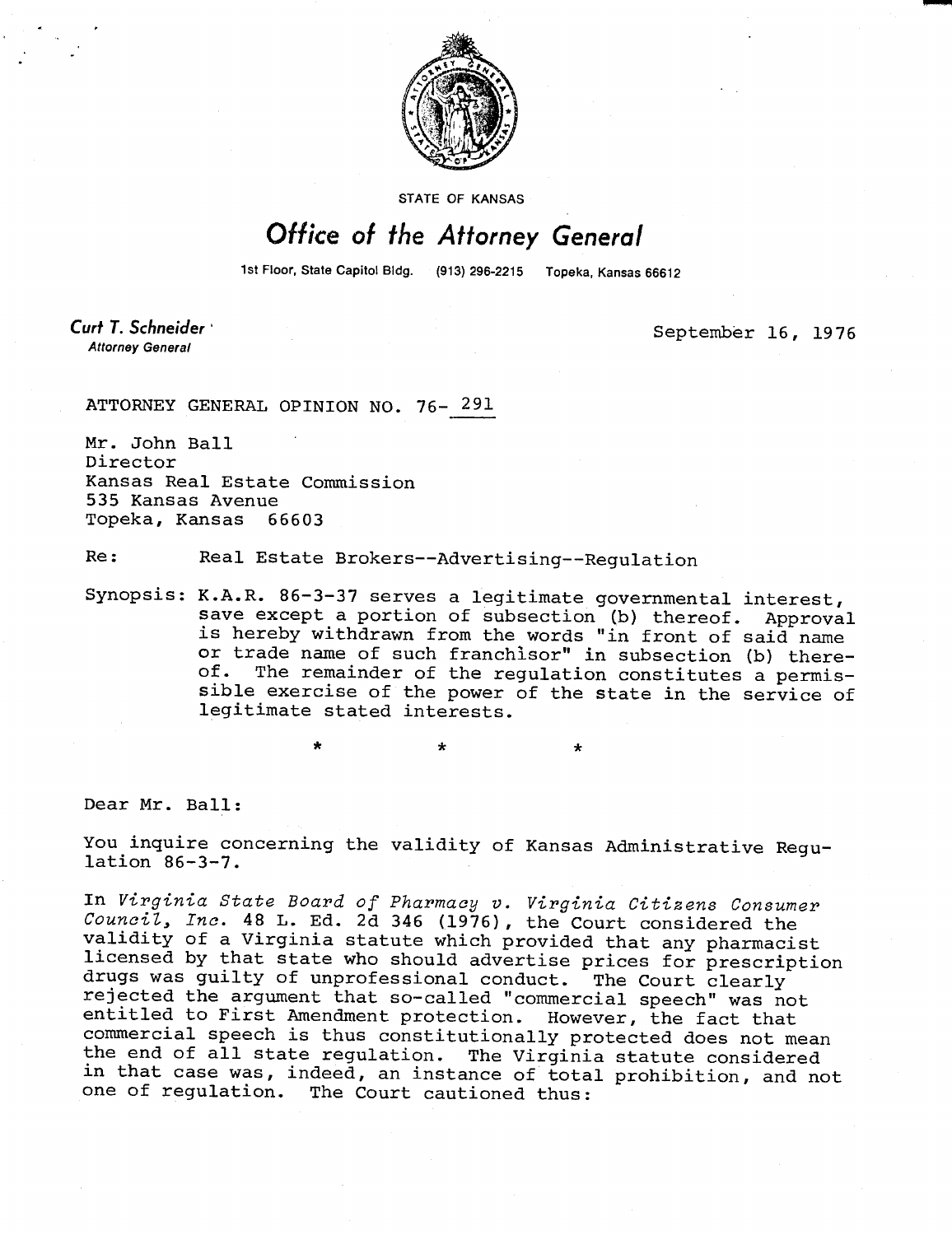Mr. John Ball Page Two September 16, 1976

> "In concluding that commercial speech, like other varieties, is protected, we of course do not hold that it can never be regulated in any way. Some forms of commercial speech regulation are surely permissible. We mention only a few to make clear that they are not before us and therefore are not foreclosed by this case.

There is no claim, for example, that the prohibition on prescription drug price advertising is a mere time, place, and manner restriction. We have often approved restrictions of that kind provided that they are justified without reference to the content of the regulated speech, that they serve a significant governmental interest, and that in so doing they leave open ample alternative channels for communication of the information." 48 L. Ed. 2d at 363-364.

The court further emphasized that differences between commercial speech and noncommercial speech may justify differentials in state regulation, including greater regulation of purely commercial speech than would otherwise be tolerated. Of particular pertinence here, the Court pointed out, by way of a footnote:

> "Attributes such as these, the greater objectivity and hardiness of commercial speech, may make it less necessary to tolerate inaccurate statements for fear of silencing the speaker . . . . They may also make it appropriate to require that a commercial message appear in such a form, or include such additional information, warnings and disclaimers, as are necessary to prevent its being deceptive."

The regulation in question here is not prohibitory, but merely regulatory. Subparagraph (a) thereof states thus:

> "All advertising, except on property personally owned by the licensee or in which he or she may have an interest, shall be done in the name of the broker by using his or her trade or business name under which he or she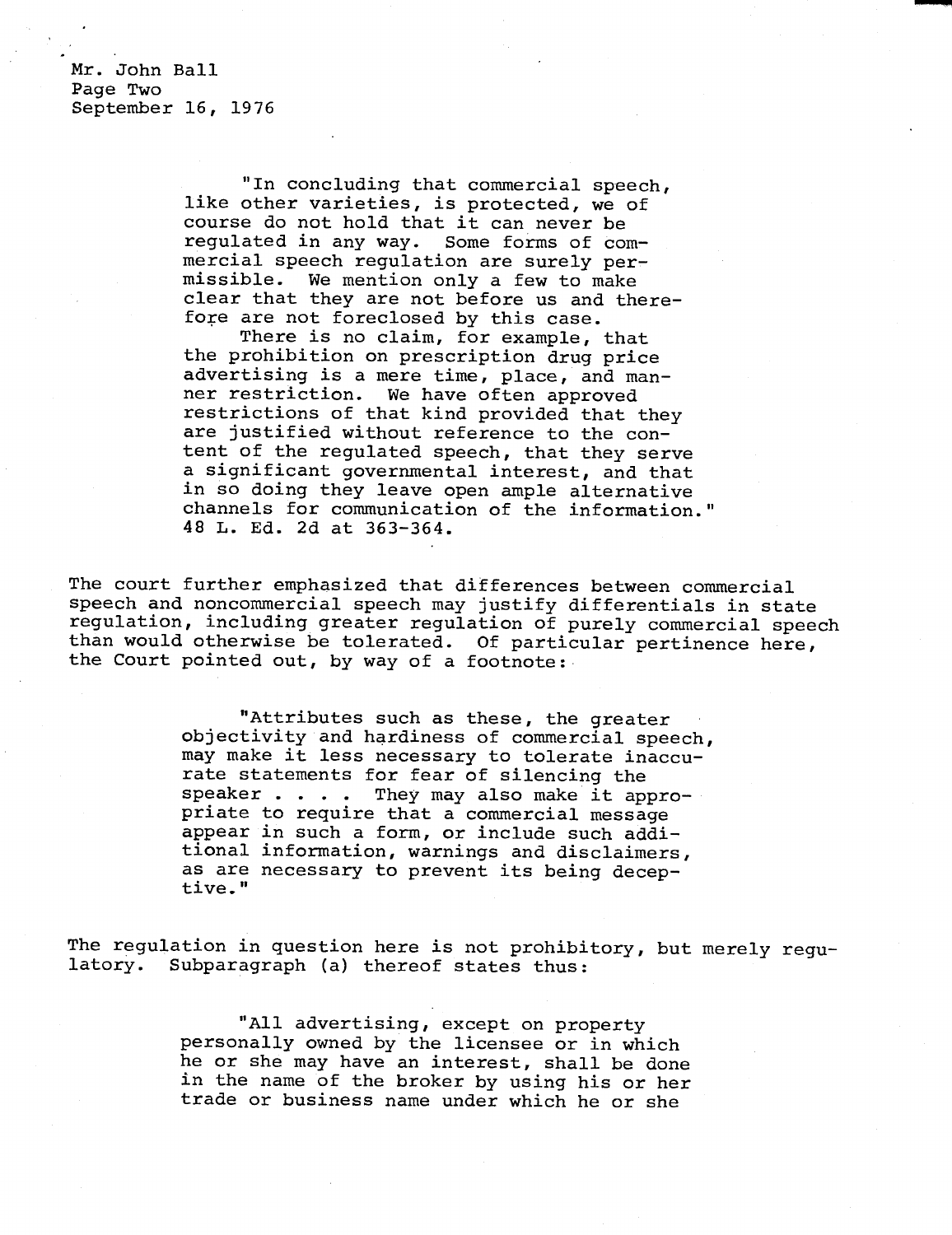Mr. John Ball Page Three September 16, 1976

> is licensed and such other information as the broker considers necessary. The use of only a post office box number, telephone number or street address shall be deemed a violation of section 3015(a)(9) of the law."

All advertising caused by a licensee, on property personally owned by such licensee, or on property in which he or she may have an interest, shall be done in such a manner as to clearly inform the public that he or she is licensed as a real estate broker or salesman."

This subparagraph does not inhibit the flow of any information whatever. Indeed, it merely requires full disclosure of the identity of the broker in advertising, and of ordinarily necessary commercial information.

Subparagraph (b) states thus:

"If any name or trade name of a franchisor is used in any advertising or on any signs displayed by such broker, the broker shall cause his or her name, or the trade or business name under which he or she is licensed, to be placed in front of said name or trade name of such francisor [sic] in such a way that both the broker and the franchisor's name shall be clearly identifiable. Failure to so include as set forth herein shall be deemed a violation of section 3015(a)(9) of the law."

This provision does not prohibit the communication of any information whatever. It is largely a "time, place and manner" restriction. In any advertising in which a broker uses the name of a franchisor, the broker must use both his personal, business or trade name, as well as that of the franchisor; the former must precede the latter; and both must be clearly identifiable.

The Commission does not license franchisors, but brokers and sales-<br>men. It has an obvious interest in assuring that the names of its It has an obvious interest in assuring that the names of its licensees are fully and clearly disclosed to the public in advertising which holds out real estate brokers' services to the public in the name of a franchisor. Certainly, I cannot conclude as a matter of law that this interest is insignificant or insubstantial.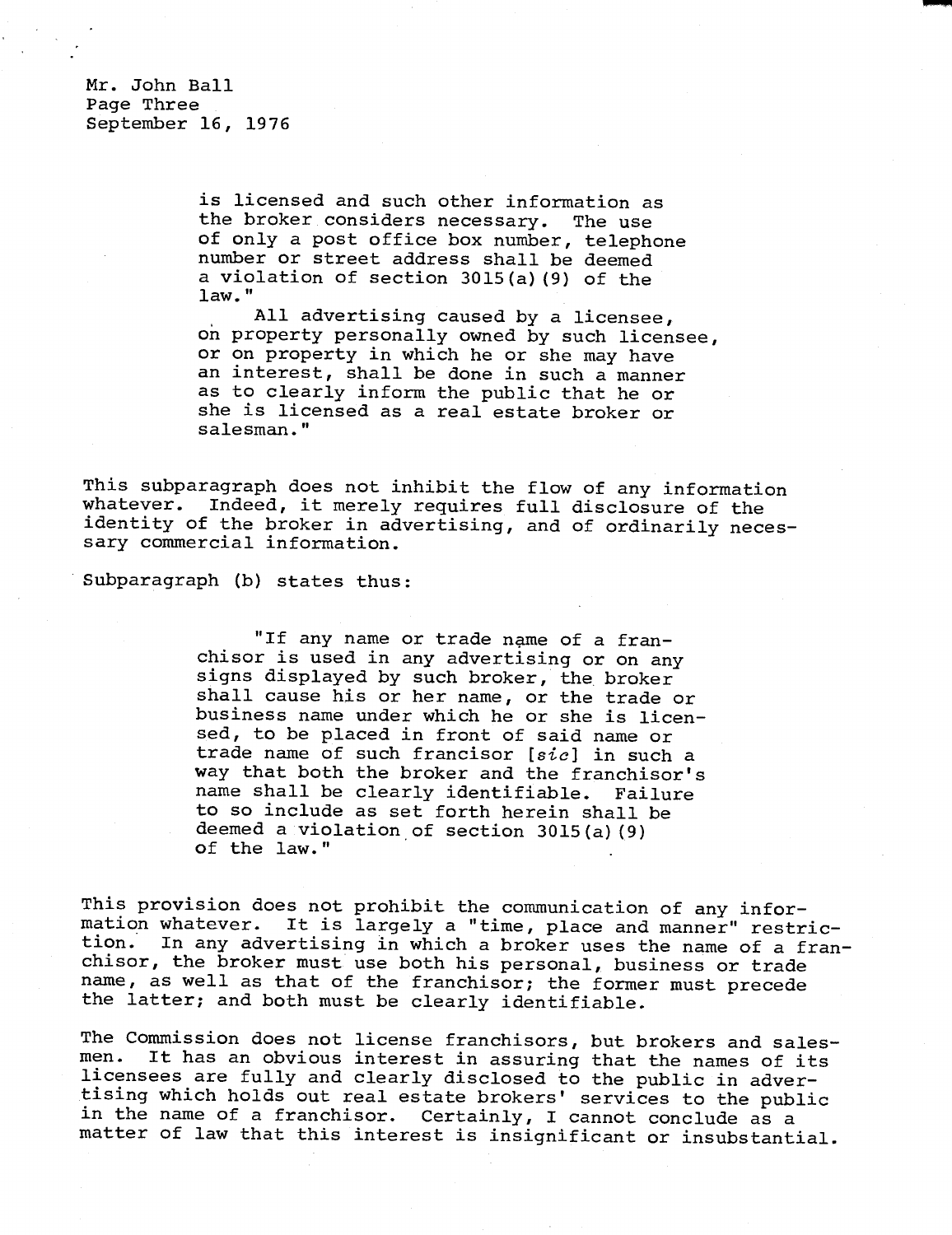Mr. John Ball Page Four September 16, 1976

One portion of this regulation, the requirement that the name of the broker appear "in front of" the trade or business name of the franchisor, may be subject to question. As indicated, the state has a legitimate interest, in my judgment, in requiring that the names of both be clearly identifiable. However, it is difficult to conceive what state interest is served by a requirement that the name of, the broker appear in front of rather than below or beside that of the trade or business name of the franchisor. If it is the purpose of this particular requirement to assure that the name of the broker appears in a prominent position in the advertisement, it appears to be somewhat arbitrary, for the name may be equally prominent when appearing in other juxtapositions to the name of the franchisor. It is entirely possible that this requirement inhibits, interferes with or impedes the advertising programs of national or regional franchisors, who plan their marketing and advertising material for use by their local franchises. Such speech is indeed commercial speech, and must be free from unreasonable state regulation. Certainly, this portion of the regulation cannot be deemed to regulate the content of commercial communication. Its effect, however, may be to impose additional burdens upon advertisers who are entitled to exercise their constitutionally protected rights of commercial speech free from unreasonable state conditions. Given the manifest lack of any discernible state interest whatever in this particular requirement concerning the juxtaposition of names, it is my opinion that this portion of the regulation is unenforceable and hence beyond the power of the Commission.

Subsection (c) states thus:

"Any and all advertising conducted by a real estate broker, which contains a name or trade name of a franchisor shall include one or the following statements: 'an independent real estate broker' or 'an independently owned real estate company,' whichever is applicable. When spoken, such statement shall be clearly made in such advertising and when printed or written in any manner, such statement shall appear in print of a bold and conspicuous nature in such advertising. Failure to so include shall be deemed a violation of section 3015(a)(9) of the law."

This section appears merely supplementary to the preceding portion of the regulation. In Virginia Pharmacy Board, supra, the Court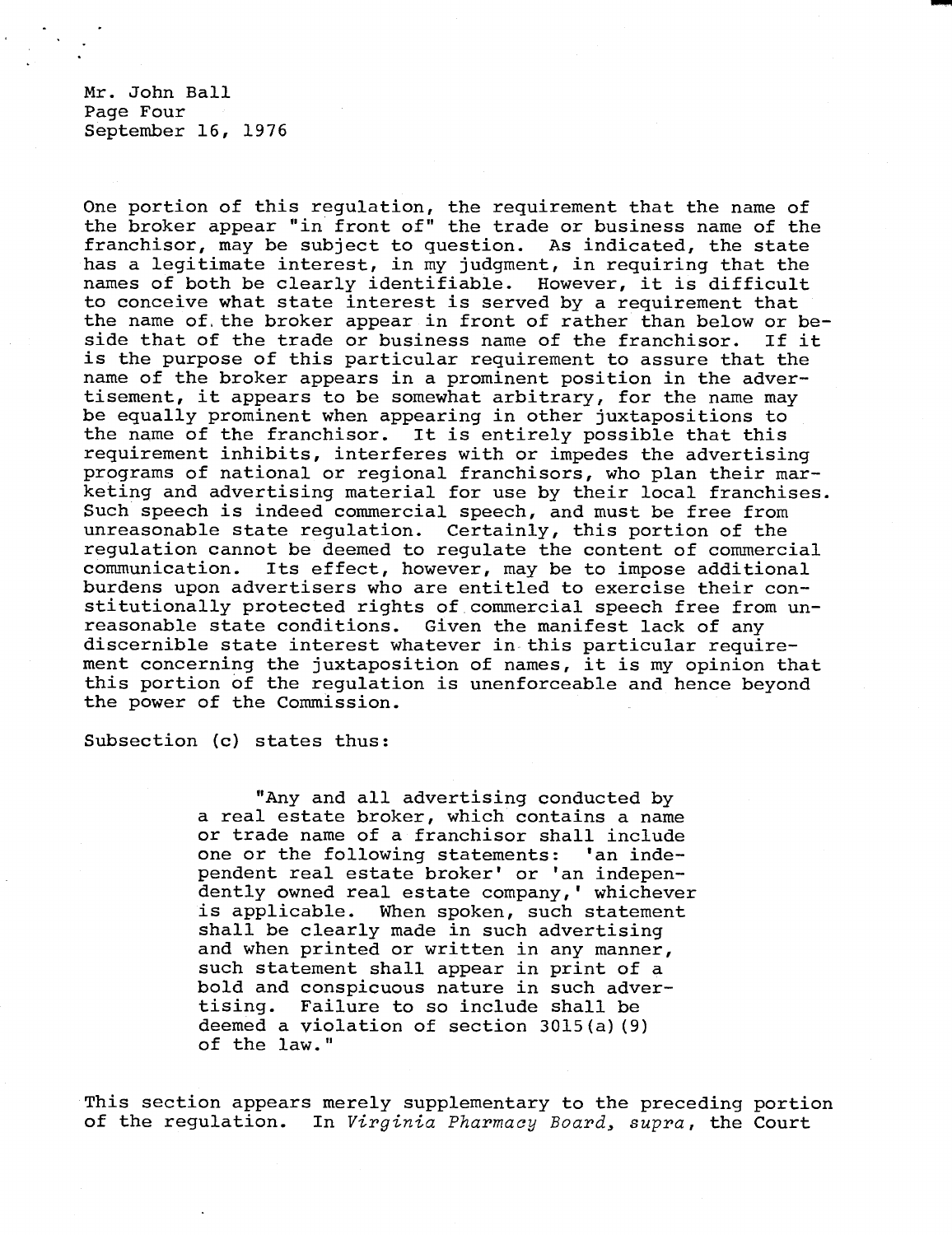Mr. John Ball Page Five September 16, 1976

expressly pointed out that it may be appropriate that a "commercial message appear in such a form, or include such additional information . . . as . . . necessary to prevent its being deceptive." Again, a regulation which requires, as a protective measure, the communication of certain commercial information stands on a much different footing than one which prohibits the communication of lawful commercial information. The latter obviously must be scrutinized as a potential inhibition upon a First Amendment right. Here, it appears only that the entirely correct fact, the status of the advertising licensee as an independent broker, is required to be advertised, to assure that the identity of the advertiser as a Kansas licensed broker is not obscured by the use of a franchisor's business or trade name. Obviously, the Commission is entitled to reevaluate the necessity of this additional<br>protective measure from time to time. However, in my judgment, protective measure from time to time. there is certainly no basis for a conclusion, purely as a matter of law, that this additional mandated information, slight as it is, infringes upon the First Amendment rights of either the public, the broker who places the advertisement, or of the franchisor whose name is used therein.

K.A.R. 86-3-7(d) clearly serves the Real Estate Commission's legitimate governmental interest in protecting the public from false representations about the extent of a real estate broker's business operation. It provides as follows:

> "It shall be deemed a violation of section 3015(a)(9) of the law for any broker using any name or trade name of a franchisor to foster or permit advertising which indicates or attempts to convey to the public the impression that the broker's individual firm is national or countrywide in nature and scope if, in fact it is not."

A broker's privilege of commercial speech is not infringed upon in any way by this provision. The sole purpose of this subsection is to protect the public from false or misleading advertising and potential fraud by a franchisor of a trade name. It attempts to ensure that the claims of a national franchising firm will not be fraudulent. It represents a legitimate concern of the Real Estate It represents a legitimate concern of the Real Estate Commission and is valid under the law.

With the exception noted above, it is my opinion that the regulation is a lawful exercise of the power of the Commission. The requirement concerning the juxtaposition of the name of the broker and